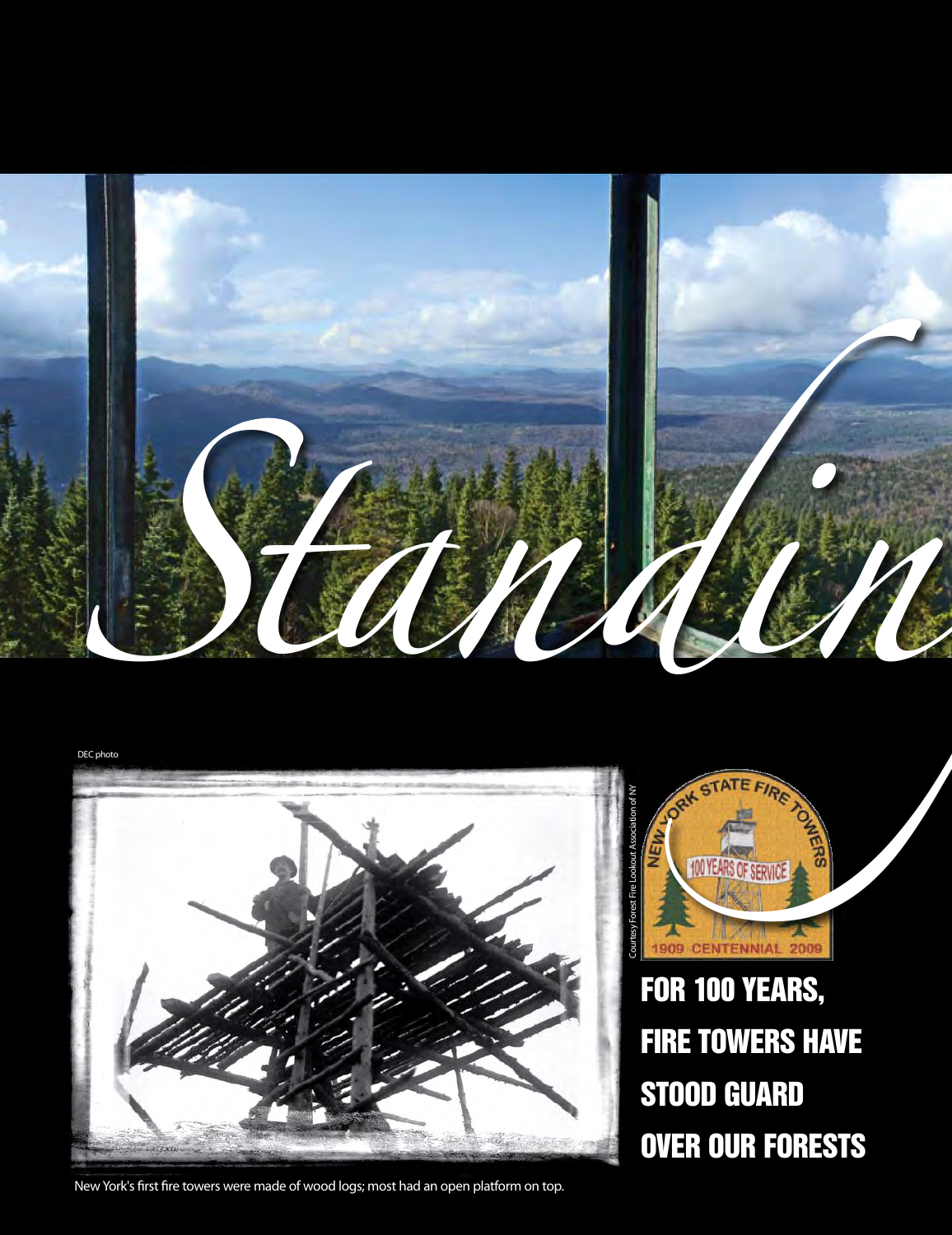

## BY MARTY PODSKOCH

Gazing at the peaks ablaze with color from my vantage point atop the fire tower on Hadley Mountain, I concluded that the trek was well worth the effort. I was high above the tree line, and the 360° vista afforded me spectacular views of the Green Mountains of Vermont, the Berkshires in Massachusetts, and the Adirondack High Peaks.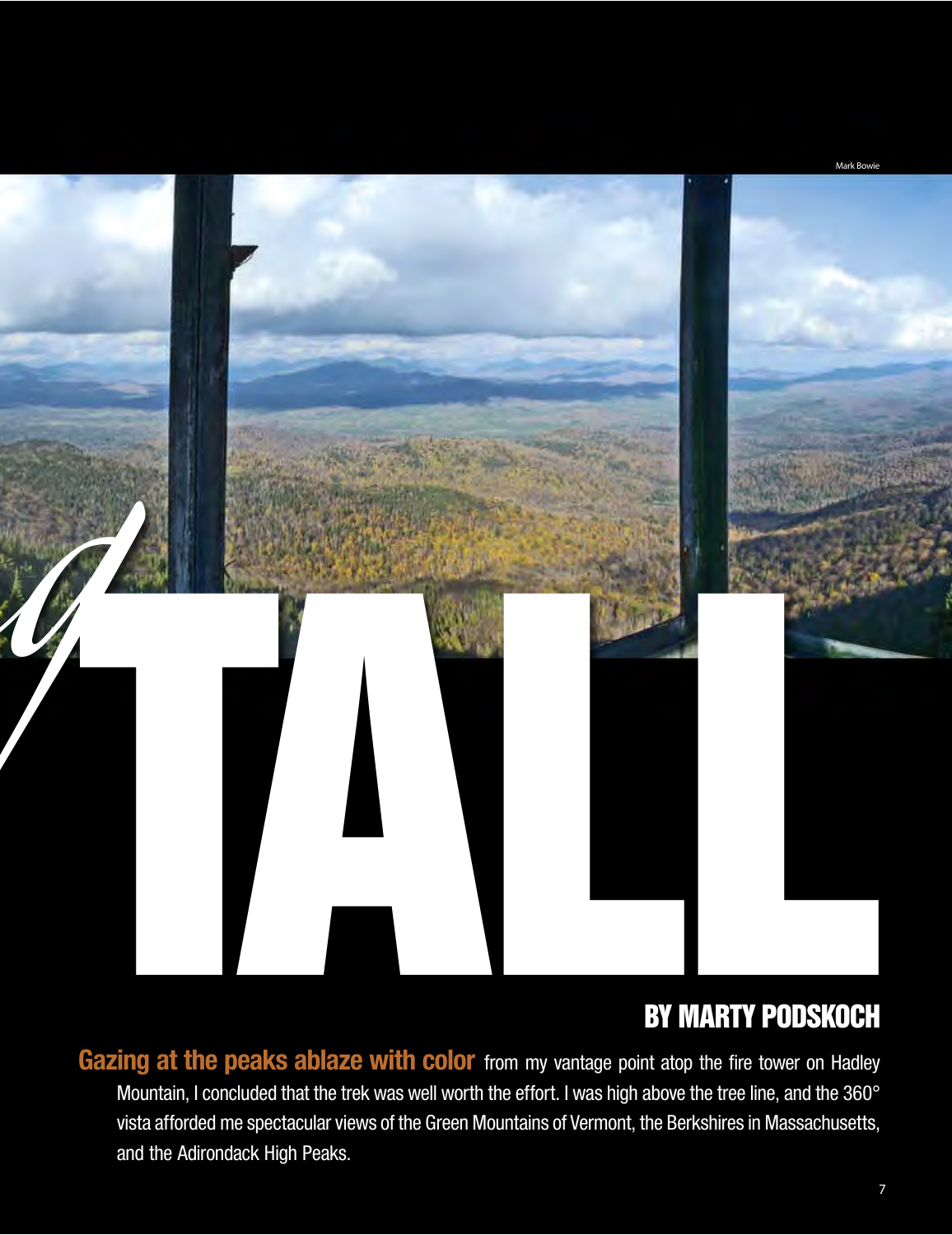stood here before me, and can't help Peering over the edge, I marvel when I think of how long this tower has stood here. I think of all the people who have wonder what it must have been like to be a fire tower observer—spending hours in this tiny cab, on guard for the first hint of smoke that might signal a fire.

 I've always been fascinated by fire towers and their history. In fact, it was exactly 100 years ago this year that New York built the first fire towers in the state; a response to too many deadly fires left undetected.

 the early 1900s when numerous blazes winds carried smoke and ash that darkened Albany's skies. Flames surrounded many towns, threatening homes and businesses, and forcing families to flee, clutching Fires posed a significant danger during raged across New York's forests. Strong

 whatever valuables they could carry. Fire wardens couldn't keep up with the battle and called on every able-bodied man to help fight the fires.

**HUNDREDS OF** THE WORST FIRES OCCURRED IN 1903 AND 1908, WHEN THOUSANDS OF ACRES OF LAND WERE DESTROYED AND MANY ANIMALS PERISHED.

 The worst fires occurred in 1903 and 1908, when hundreds of thousands of acres of land were destroyed and many animals perished. Bushels of fish died in the streams from water mixing with ash) that leached into the water. Stands of valuable timber were destroyed, and in some areas the soil from intense heat and from the lye (created was so badly scorched that no new vegetation could grow.

 Art Jennings, a surviving witness to one of the 1908 fires, recounted how a single motive ignited the dry kindling along the (now Sabattis). Approximately 150 men dug miles of trenches to finally contain the fire, but their efforts did not last long. Only a few weeks later, strong winds drove the lingering fire around the firebreak and it roared towards town. The railroad agent spark from a Mohawk & Malone locotracks near his home in Long Lake West

DEC photo

 In the early twentieth century, New York forests were ravaged by fres, and the public demanded something be done. In response, the state began building fre towers in the Adirondack and Catskill forests.



8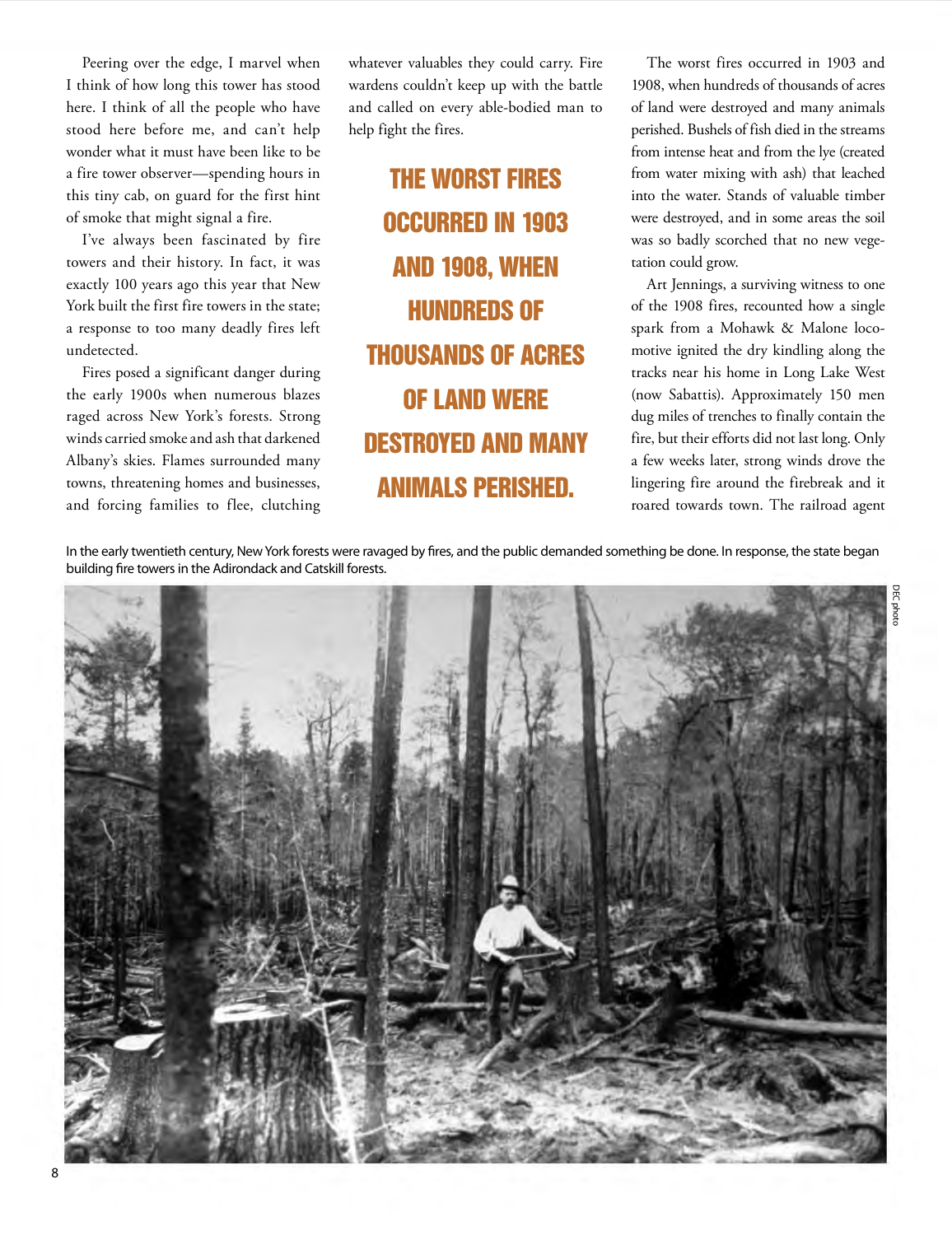

By 1916, New York State began building fre towers out of steel, which was more durable. Here a group of men, with the aid of horses, work to erect the tower on Mount Adams.

telegraphed Tupper Lake (19 miles north), who sent a rescue train.

 Art recalled, "There were about 100 people in the town then, most of them through smoke and flames that blistered when a building containing four tons of lumberjacks. When the rescue train arrived, the women boarded first. My mother carried me on. The train plowed the cars. There was a tremendous blast dynamite exploded. It was a scary time."

 tive's stack, or live coals that fell from the ash pans onto the tinder-strewn Trains caused many of the fires at this time. Burning embers from a locomoright-of-way, would cause the dry wood

 to blaze. Other fires occurred from burning brush for agricultural purposes, or fishermen, hunters, and campers who left campfires unattended.

 The damage from all these fires resulted in public outcry. New Yorkers wanted protection from forest fires, rigorous fire prevention and control program that included building fire before they grew out of control. and the state responded by creating a towers to spot fires early, hopefully

 So in 1909, New York State began constructing fire towers in the Adirondack and Catskill forests. Soon, fire towers adorned Mount Morris,

 Whiteface Mountain, Gore Mountain, as well as Hunter Mountain, Belleayre Mountain, and on Balsam Lake in the West Mountain, Snowy Mountain and Hamilton Mountain in the Adirondacks, Catskills.

 built on trees or from logs—and most had an open platform on top. In 1916, however, many of these were replaced with steel towers that had an enclosed cab on top. Steel was more durable and the cab The first towers were made of wood provided protection from the weather.

 Each tower was manned by a fire tower observer, and outfitted with a first sign of smoke, the observer called an effective early warning system that greatly reduced the number of acres telephone, maps and binoculars. At the in the location to a forest ranger. It was destroyed by fires.

 Being a fire tower observer was a challenging and sometimes lonely job. Observers worked six days a week (seven from April till it snowed in October or November. Since most towers were located in remote areas, observers would live in a cabin near the tower and trek to town for during dry periods), manning the tower supplies when the fire threat was low.

 Hikers, who used the observer trails to reach the mountain summit, would often provide company to fire tower 20**΄** to 80**΄** high and towering over the trees—as well as the informative, and sometimes entertaining, stories the observers told about the plants and observers. The hikers enjoyed the panoramic view from the top of the tower animals in the area.

 was Sam Cheetham (1886-1953). Born in Hartford, Connecticut, Sam grew culosis, he traveled to Saranac Lake in his room and vowed to climb its peak One of New York's earliest fire observers up in Dublin, Ireland, and spent many years as a sailor. After contracting tuberthe Adirondacks to be cured. Only able to climb stairs on his hands and knees, he could see Whiteface Mountain from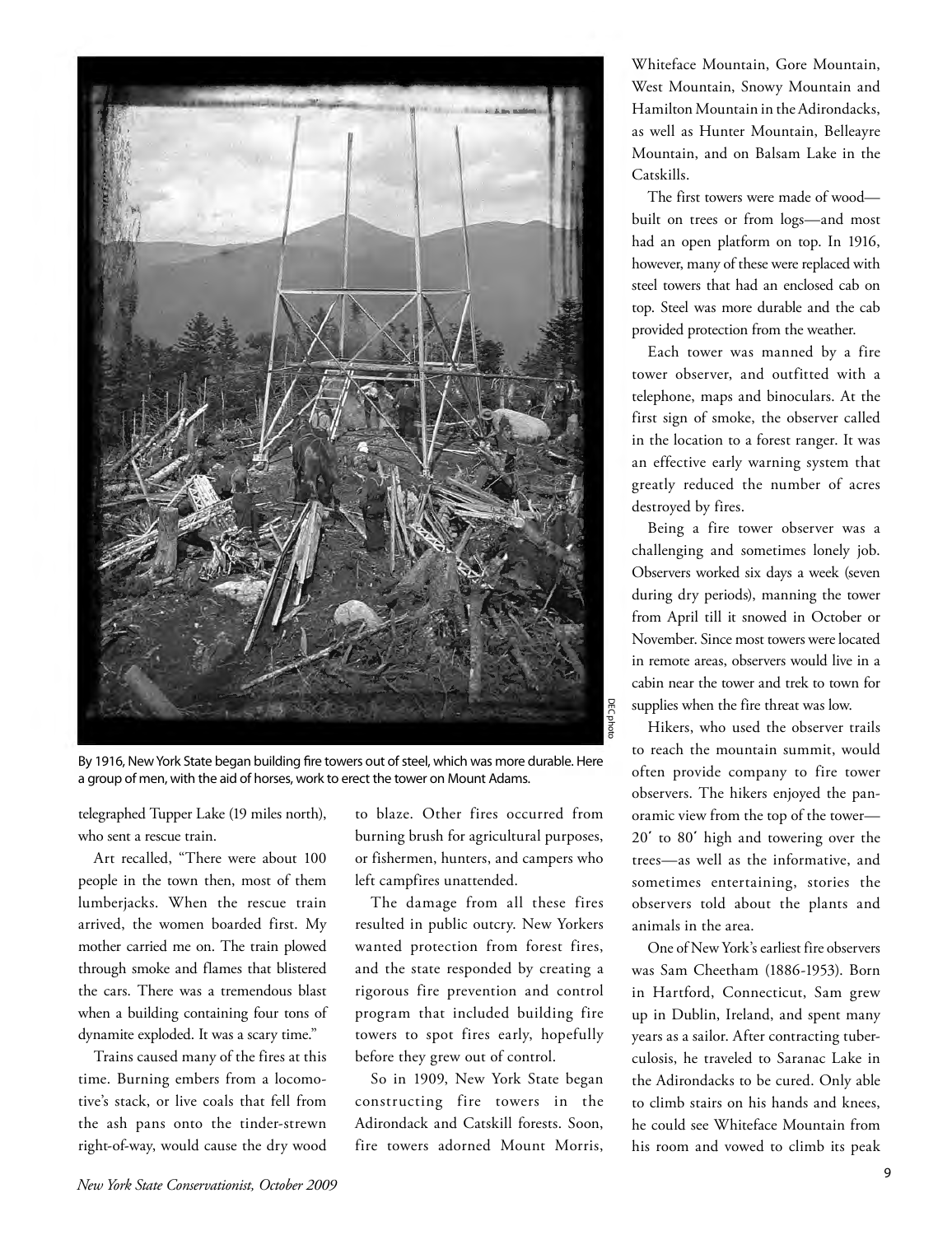some day. So he devoted his energies into walking and working outside, and was healed. In 1915, Sam became the fire observer on Whiteface Mountain, but in 1919 a 22-foot, steel tower with a cab replaced the tent. Sam worked as climbing the 6½-mile trail to the summit carrying a heavy pack. Initially, Sam just had a tent and wood stove on the summit, observer until 1919, and then again from 1934-42.

 health. Her earliest stint as a fire tower observer was on a private estate, where she worked for six years. In 1930, she Rondaxe (Bald) Mountain. Harriet was an expert outdoorswoman, and knew Harriet Rega was one of the state's first women fire observers. Like Sam, Harriet came to the Adirondacks to improve her began working at the state fire tower on the woods so well that she rarely carried a compass. Thousands of tourists visited

## BY THE EARLY 1960s, MORE THAN 100 FIRE TOWERS DOTTED NEW YORK'S LANDSCAPE.

 more fun wandering alone through the her tower, where they learned the names of nearby mountains and lakes and heard about her hunting and trapping adventures. In 1934, Harriet told an Associated Press reporter, "I love the woods and get forest than going to the movies."

 By the early 1960s, more than 100 fire towers dotted New York's landscape. more economical, making manned fire However, in the early 1970s the state began using air surveillance, which was towers obsolete. And so, one by one the state began closing its fire towers.

 (four in the Adirondacks and one in the 52 of the towers were removed, many were left in place and began to deteriorate due to lack of maintenance. Hearing that the state might remove their local tower, money to restore the towers as historic places for the public to visit. Standing on Catskills) shut down around 1990. While several communities and groups raised one of those restored towers, I am pleased that they did.

 As I carefully make my way down the the foresight to restore these towers. While the advent of new technology may have rendered them no longer necessary for fire detection, it's nice to know they can provide climbed a number of these towers, I think it's great that those willing to make the trek get to sample a unique piece of history, and Hadley tower, I am grateful that people had another type of public service. Having are also rewarded with incredible views.

The last of New York's fire towers

Being a fre tower observer was a hard and sometimes lonely job. Observers spent many hours in the small tower cab, armed with binoculars, maps, and a telephone or radio. Their dedication to this early warning system greatly reduced the acres of forest destroyed by fres.